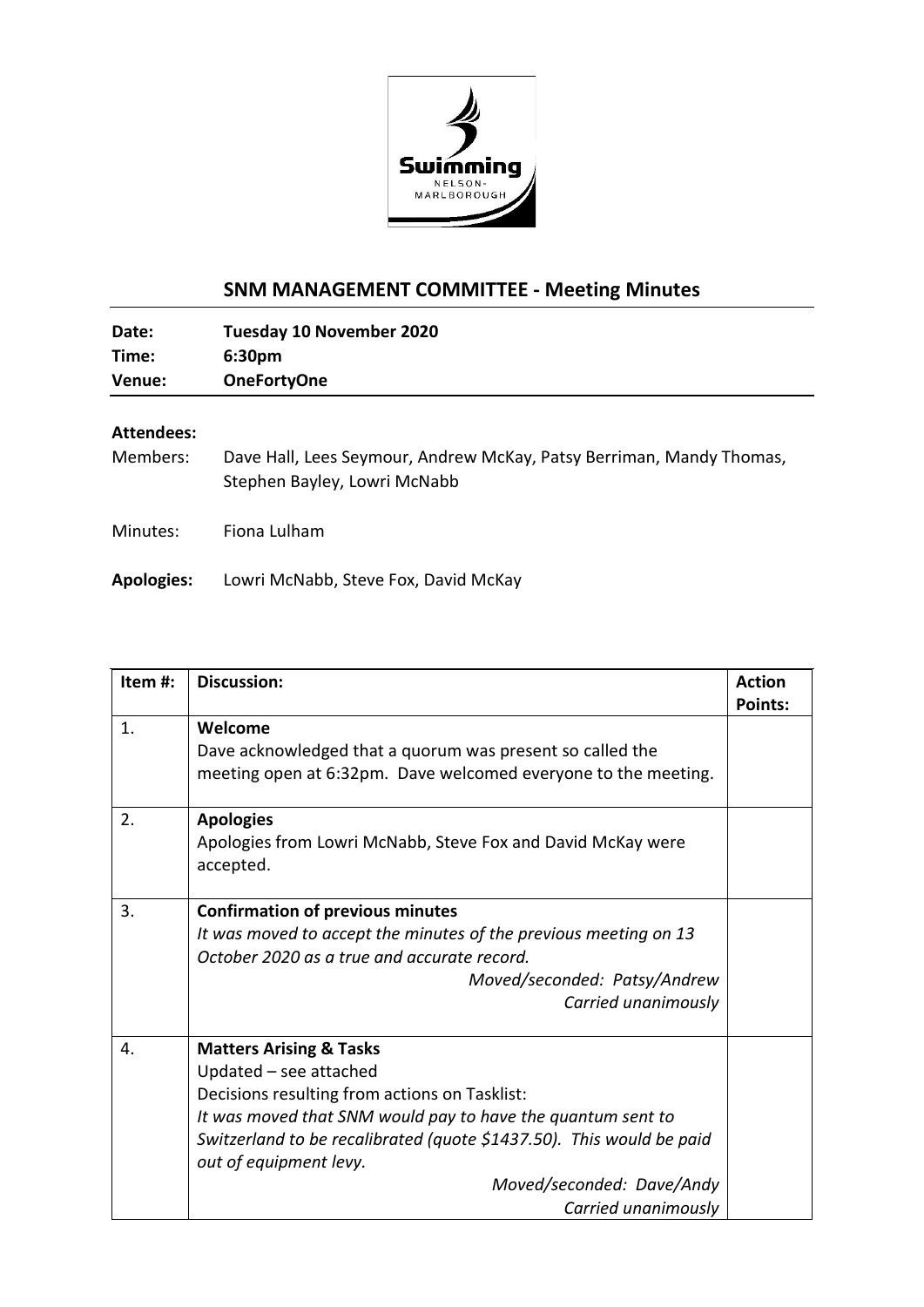|     | It was moved to have the relay boxes for scoreboard sent to<br>Wellington to be recalibrated (no quote).<br>Moved/seconded: Dave/Andy<br>Carried unanimously                                                                                                                                                                                                                                                                                                                         |           |
|-----|--------------------------------------------------------------------------------------------------------------------------------------------------------------------------------------------------------------------------------------------------------------------------------------------------------------------------------------------------------------------------------------------------------------------------------------------------------------------------------------|-----------|
| 5.  | <b>Chair Report</b><br>Dave's report was tabled as read.<br>Short discussion around Mako/All Stars zones. It was agreed<br>that SNM is not interested in moving to the All Stars Zone<br>and Dave would email the Board to advise this<br>recommendation and seek their agreeance/approval. The<br>Board's decision will be communicated to SNZ.<br>Golden Bay – fantastic to hear the club is back on its feet<br>again.<br>Nothing further to report - no Chair's Call this month. | <b>AP</b> |
| 6.  | <b>Strategic Plan/KPI Implementation</b><br>Sport Tasman facilitated a pre-engagement meeting for the NCC<br>Long-Term Plan. Lees was not able to make it but will touch base<br>with Tony Thomas regarding the submission process. Lees to liaise<br>with Dave around this.                                                                                                                                                                                                         | AP        |
| 7.  | <b>Health &amp; Safety, Child Protection</b><br>Nothing to report in this space.                                                                                                                                                                                                                                                                                                                                                                                                     |           |
| 8.  | <b>Secretary Report</b><br>Fiona's report was tabled as read.                                                                                                                                                                                                                                                                                                                                                                                                                        |           |
| 9.  | <b>Treasurer Report</b><br>Fiona's Accounts Update was tabled as read.<br>Decisions:<br>It was moved to approve the Accounts Payable.<br>Moved/seconded: Lees/Dave<br>Carried unanimously                                                                                                                                                                                                                                                                                            |           |
| 10. | <b>Registrar Report</b><br>Patsy's report was tabled as read.<br>Decisions:<br>It was moved to accept the times from Session 1 of NZ Short Course<br>as SNM record times.<br>Moved/seconded: Patsy/Dave<br>Carried unanimously<br>It was moved to approve the following transfers:<br>Miss R Wallace from AquaGym to Motueka.<br>Mr M Peacock from Tasman to St Peter's Swimming Club.<br>Moved/seconded: Patsy/Lees<br>Carried unanimously                                          |           |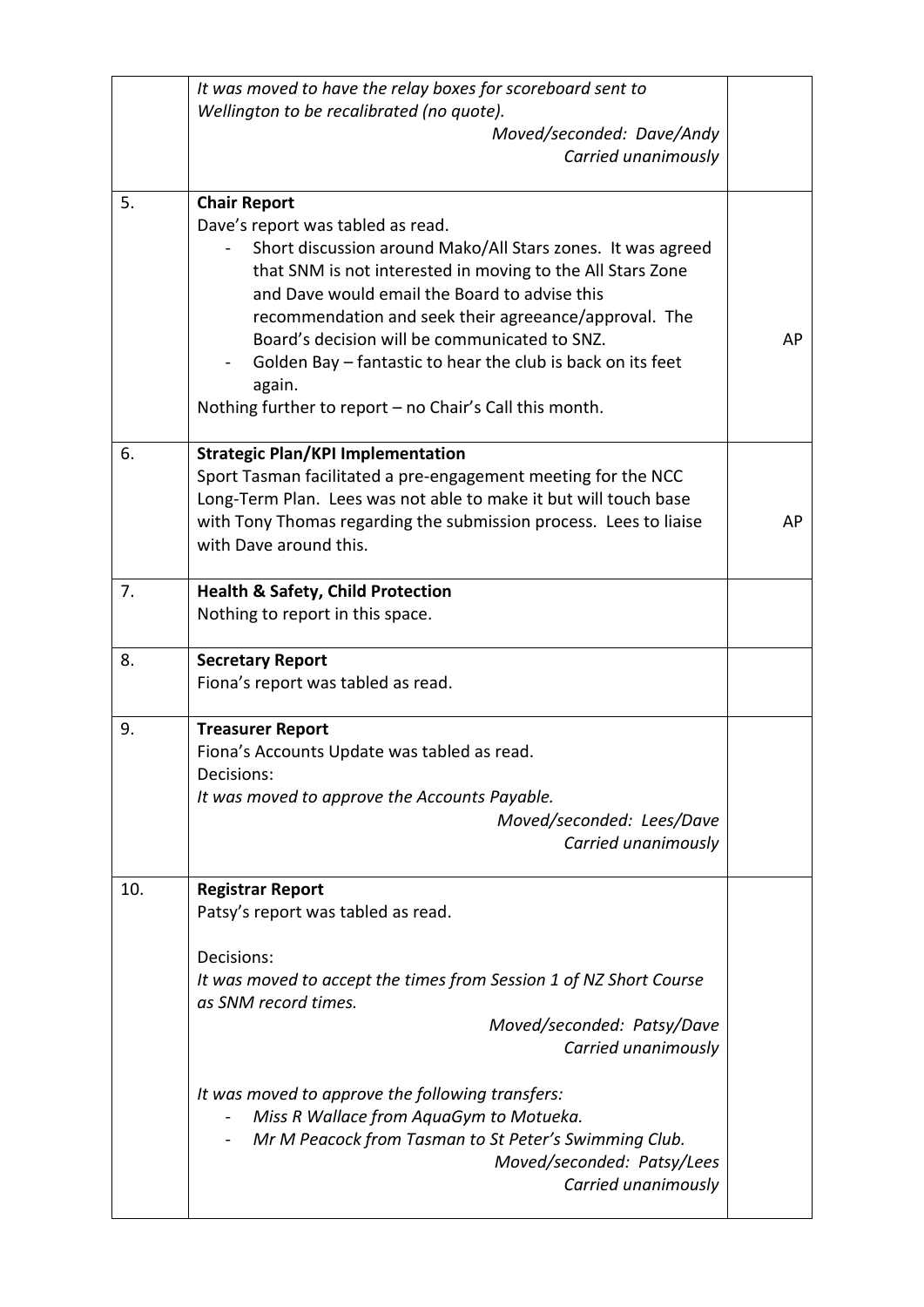|     | It was moved to accept the SNM Meet Calendar for January-June<br>2021 (nb. Waimea agreed to move their meeting to 14 <sup>th</sup> February)<br>and subject to the dates of SNM LC Champs being agreed (2 or 3 day<br>meet).<br>Moved/seconded: Lees/Patsy<br>Carried unanimously                                                                                                  |    |
|-----|------------------------------------------------------------------------------------------------------------------------------------------------------------------------------------------------------------------------------------------------------------------------------------------------------------------------------------------------------------------------------------|----|
|     | <b>SNM LC Champs:</b><br>2 separate fliers for Junior and Age Group meets to be run<br>simultaneously. Suggested that the format is changed to a 4<br>session meet; all timed finals; along with other changes.<br>Flier with proposed changes to be circulated to all clubs and<br>coaches for consultation and discussion with feedback and<br>responses to Patsy by 21/11/2020. | AP |
|     | <b>SNM Country &amp; Town Meet Flier:</b><br>Draft document was discussed; various changes were<br>suggested. Flier to be re-circulated to the MC to be approved<br>before publication.                                                                                                                                                                                            | AP |
|     | Warm-up procedure to be changed for HSS Pool - put on<br>agenda for next meeting                                                                                                                                                                                                                                                                                                   | AP |
| 11. | <b>Publicity/Communication Report</b><br>Write up needed for NZ Short Course. Dave to organise Shuttersport<br>to come to Young Guns meet and get photo of national medallists.                                                                                                                                                                                                    | AP |
| 12. | <b>Funding Report</b><br>Tabled as read.<br>Decision:<br>It was moved to apply to Mainland Foundation for funds totalling<br>\$3897.83 ex gst to cover the lane hire costs for the SNM Country &<br>Town & SNM LC Champs meets.<br>Moved/seconded: Lees/Mandy<br>Carried unanimously                                                                                               |    |
|     | It was also proposed that the next funding application is for lane hire<br>for SI Short Course Champs, July 2021 and SNM Short Course<br>Champs, July 2021. Application to be submitted in April/May 2021<br>approx.                                                                                                                                                               |    |
| 13. | <b>SNZ Liaison Report</b><br>Chair Level: No report<br><b>Administration Level:</b>                                                                                                                                                                                                                                                                                                |    |
| 14. | <b>Technical Update</b><br>Nothing to report this month.                                                                                                                                                                                                                                                                                                                           |    |
| 15. | <b>Coaching Report</b><br>Nothing to report this month.                                                                                                                                                                                                                                                                                                                            |    |